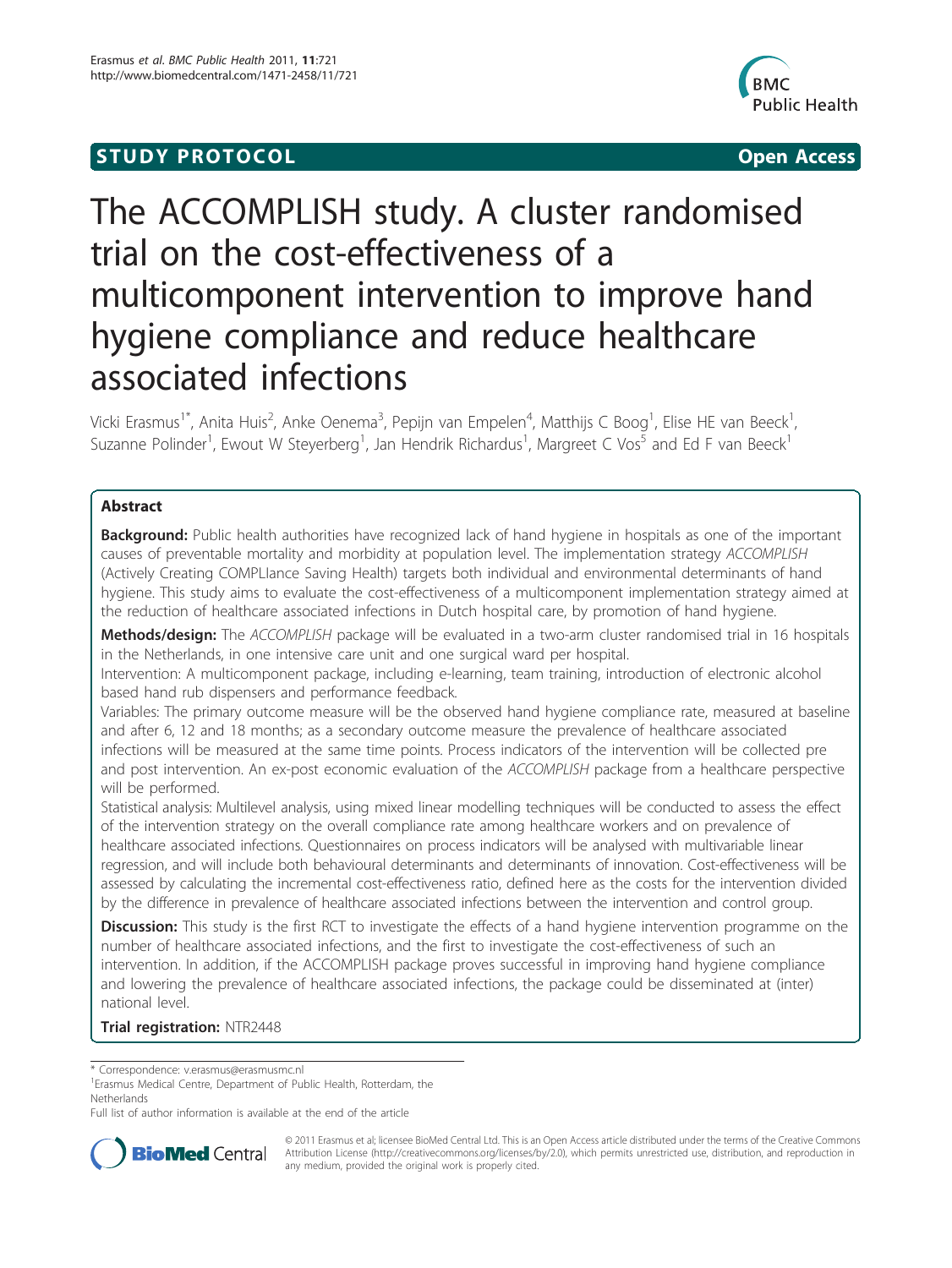## Background

Public health authorities have recognized lack of hand hygiene (HH) as one of the important causes of preventable mortality and morbidity at population level [\[1](#page-6-0)-[3](#page-6-0)]. Both at national (i.e. UK, USA, The Netherlands) and international levels (World Health Organisation) poor HH has been identified as a threat to public health. HH compliance rates are universally low, leading to unacceptably high rates of healthcare associated infections (HAI), and resulting in unnecessary excess mortality and morbidity in the population and increased healthcare costs due to increased length of hospital stay and more complex care [[4](#page-6-0)].

Guidelines stipulating when HH is required have been in place for many years, but are often not adhered to. Two thirds of the studies included in a systematic review reported compliance rates below 50% [[5\]](#page-6-0). To address the problem of low compliance, many interventions have been designed and evaluated, but the effects are often short lasting or moderate [[6](#page-6-0)]. Grol and Grimshaw made an inventory of the most common interventions used to improve HH practices and described that educational interventions have only short term effects, reminders have a sustained but only modest effect, and performance feedback may be effective, but only if feedback is continued [[7\]](#page-6-0). They concluded that a comprehensive plan, targeting different problems and barriers to change with strategies at different levels (professional, team, patient, and organisation) is needed to achieve lasting changes in HH routines.

It is increasingly recognized that the observed failure to achieve large and sustained effects is due to the absence of well-designed implementation strategies using insights from the behavioural sciences [\[8,9](#page-6-0)]. Such strategies are based on a good understanding of factors that contribute to compliance at both the individual and environmental level. Therefore we previously conducted a study that investigated the behavioural correlates of hand hygiene behaviour. This study revealed that the hand hygiene behaviour of physicians and nurses is influenced by different factors (unpublished data Erasmus et al). Contrary to previous interventions, this knowledge should be used in the design of new strategies to improve compliance. But in accordance with the conclusions of Grol and Grimshaw, the study also revealed that factors at other levels than the individual healthcare worker (HCW), including specific barriers for change, should be targeted as well. Even though HCW know they should perform HH in order to protect both themselves and their patients, negative role models, poor accessibility of materials and a poor social culture can hamper good HH [[10](#page-6-0)]. This so-called intentionbehaviour gap has been targeted successfully in other fields by using implementation intentions and recently this method has also been applied to hand hygiene improvement [[11](#page-6-0),[12](#page-6-0)].

The knowledge gained from our previous behavioural research has therefore been used to develop ACCOM-PLISH (Actively Creating COMPLIance Saving Health): a multicomponent implementation strategy to improve the hand hygiene behaviour of physicians and nurses. ACCOMPLISH has the potential to substantially increase compliance and reduce HAI in Dutch hospitals, but experimental implementation and evaluation of this package is necessary before large-scale dissemination in healthcare practice can be advised.

#### **Objectives**

This study aims to evaluate the cost-effectiveness of the ACCOMPLISH package and will test the effects of this implementation strategy on HH compliance and prevalence of HAI. Furthermore, an economic evaluation will investigate the cost-effectiveness of this strategy from a healthcare perspective.

Research questions:

1. What is the effect of the multicomponent implementation strategy ACCOMPLISH on HH compliance rates?

2. Which process indicators contribute most substantially to observed changes in HH compliance?

3. What is the effect of the multicomponent implementation strategy ACCOMPLISH on the prevalence of HAI?

4. What is the balance between costs and health effects (costs per prevented HAI) of the ACCOM-PLISH package?

## Methods/Design

#### Study design

The ACCOMPLISH package will be tested in a two-arm cluster randomized trial in 16 hospitals in the Netherlands (eight intervention and eight control) in one intensive care unit (ICU) and one surgical ward per hospital. In eight hospitals ACCOMPLISH will be introduced, while eight control hospitals will maintain normal HH practices. All infection prevention activities as well as any large outbreaks or other major events which might influence HH behaviour will be documented in a process evaluation. The primary outcome measure will be the observed hand hygiene compliance rate, measured at baseline (T1) and after 6 (T2), 12 (T3) and 18 (T4) months. As a secondary outcome measure the prevalence of HAI will be measured at the same time points. At each time point data identifying process indicators will be collected. The process evaluation will also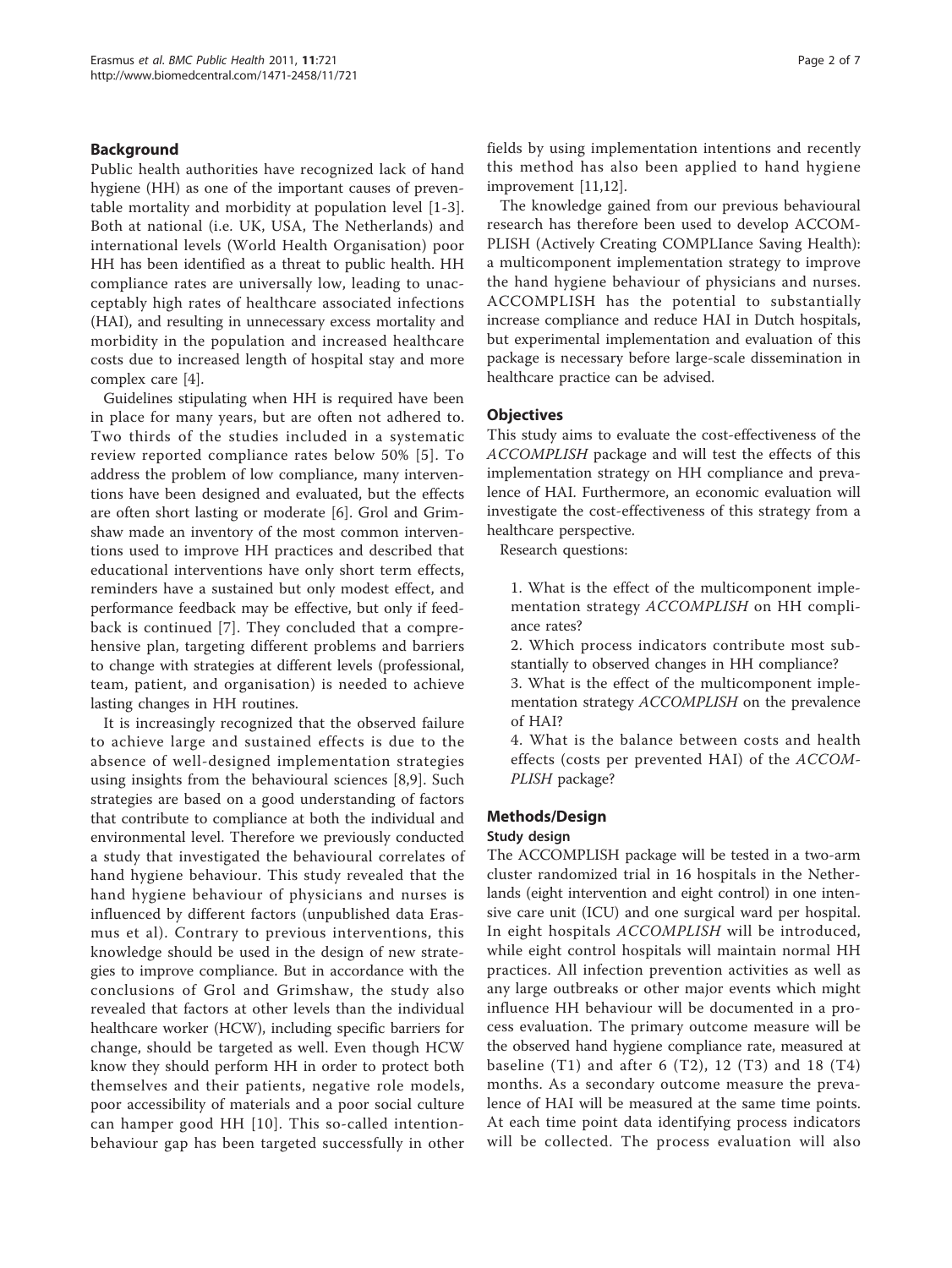include determinants of implementation, namely the social-political context, the organization, the adopting person (i.e. the HCW), the innovation itself and the facilities needed for implementation [[13](#page-6-0)]. See figure 1 for an overview of the data collection activities.

## Area of study

A multicenter study of 16 hospitals in the Netherlands.

## Sample for study

The sample of 16 hospitals will include university teaching hospitals, large general hospitals, small general hospitals and non-academic teaching hospitals and will de randomised at hospital level. Target population: nurses and physicians with direct patient contact working in the ICU or surgical ward at the participating hospitals in the Netherlands.

## The Intervention

## Intervention program: theoretical background

ACCOMPLISH is evidence and theory based, by following a planned stepwise behavioural research approach to intervention development [[14\]](#page-6-0). It focuses on individual level factors, increasing personal and normative feedback, and is embedded in self-regulation theory, which suggests that behaviour-change is a dynamic process, in which specific, achievable goals need to be set, discrepancies between desired goals and goal progress need to be fed back to an individual, and finally (social) reinforcement is an important element to promote behavioural sustainability and ongoing goal pursuit [[11,15\]](#page-6-0). Among others, it addresses these elements by means of increasing planning, performance feedback, increasing knowledge of HH guidelines on an individual level and on environmental factors creating an increased availability of alcohol based hand rub and increasing the visibility of HH guideline support. These factors were identified as major determinants of non-compliance in a previous study (unpublished data, Erasmus et al.).

The ACCOMPLISH package includes changes to the physical and social environment, performance feedback & goal setting, training and action planning (see table [1](#page-3-0)):

1. The physical environment will be adapted by improving the availability of alcohol based hand rub by electronic dispensers with an electronic feedback system. These dispensers will enable easy access and also remind HCW to perform HH at the point of care. The dispensers register each use with a time stamp, which will be used for periodic feedback.

2. The social environment will be targeted with training at group and individual level based on the Helping Hands team training package, to improve social and descriptive norms. [Huis et al. Helping Hands: a cluster randomised trial to evaluate the effectiveness of two different strategies for promoting hand hygiene in hospital nurses, submitted] The unique contribution of this part of the intervention is built upon the Social Learning Theory,[\[16\]](#page-6-0) the Social Influence Theory,[[17\]](#page-6-0) the Theory on Team Effectiveness,[[18](#page-6-0)] and the Leadership Theory [[19](#page-6-0)]. The key elements of the training are: gaining active commitment and initiative of ward management and team members, modelling by informal leaders at the ward, setting norms and targets within the team, identifying barriers and formulating activities to improve. This team training will be delivered to nurses and physicians separately. The physician teams will receive one interactive group session, and a web-based session for individual completion a month later. The nurse teams will receive three interactive team sessions during a period of 3-4 months. The interactive sessions will be led by a specially trained coach. During the intervention period the ward manager actively supports the team.

3. Performance feedback is an effective tool to increase awareness, and has often been effective in improving HH for short periods [\[20](#page-6-0)]. Through periodical performance feedback of HH frequencies, as measured by

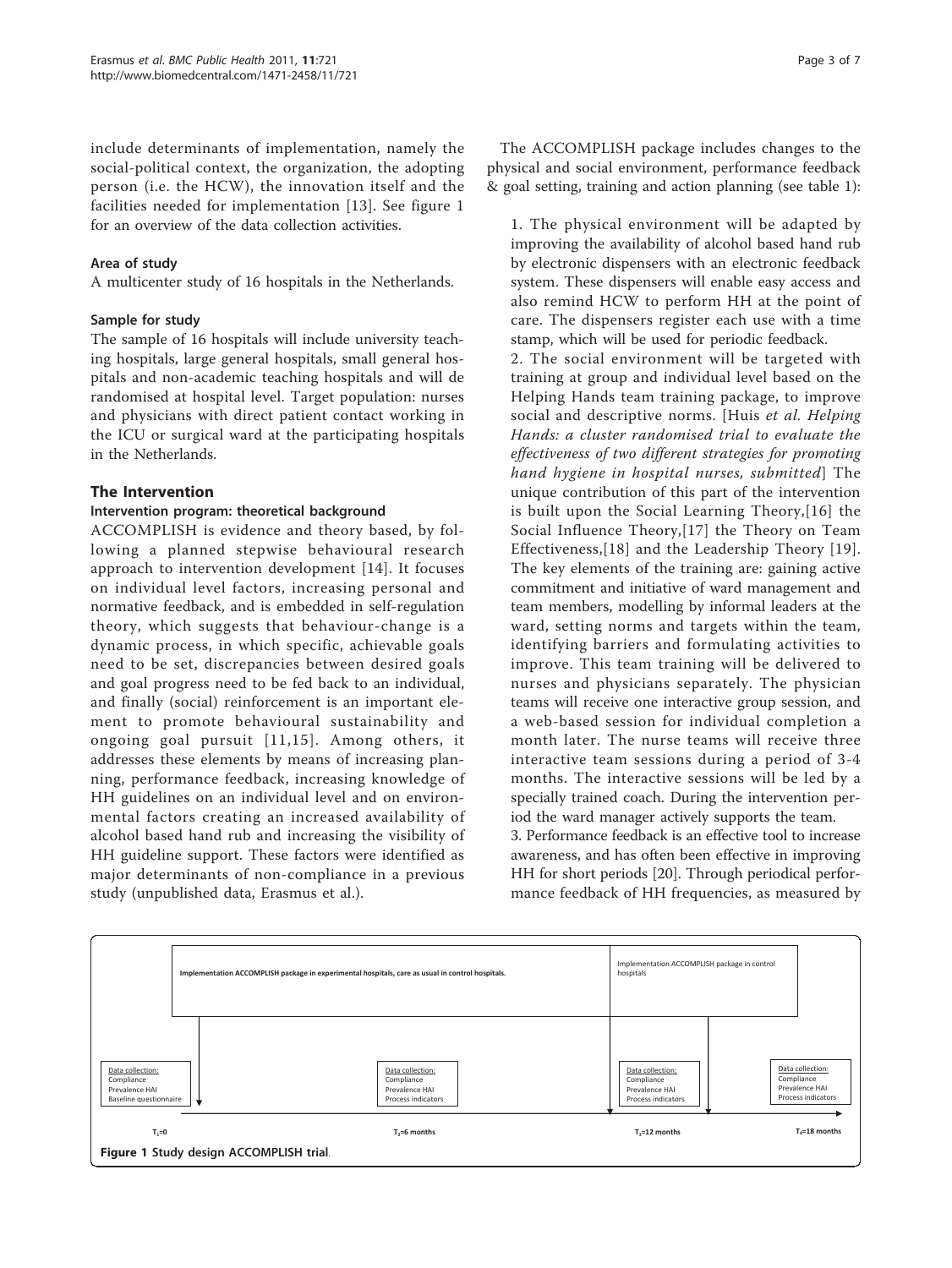| Content of intervention | Operationalised as                                      | Target behavioural correlate<br>Habit, availability of materials |  |
|-------------------------|---------------------------------------------------------|------------------------------------------------------------------|--|
| Physical environment    | Electronic alcohol based hand rub dispenser             |                                                                  |  |
|                         | Posters and reminders in workplace                      | Raise awareness                                                  |  |
| Social environment      | Interactive team training sessions                      | Social and descriptive norms, goal setting, role models          |  |
| Education               | E-learning modules                                      | Factual knowledge, risk perception, action plans, planning       |  |
| Performance feedback    | Feedback of frequency data: monthly reports with reward | Social norms, self-regulation                                    |  |

<span id="page-3-0"></span>Table 1 Content of the intervention, including operationalisation and targeted behavioural correlate

the novel dispenser mentioned above, a sustained positive effect on hand hygiene behaviour could be accomplished. Different mediums will be used for communicating the feedback (i.e. newsletters, electronic feedback) and will be imbedded into pre-existing work routines. A reward programme will be linked to the performance feedback in order to provide positive reinforcement of the desired behaviour (i.e. ward with highest increase in compliance).

4. An e-learning module will be used for education purposes, focussing on increasing factual knowledge, risk perception and the formulation of action plans. The module will be used for both physicians and nurses, but tailored to their specific behavioural correlates. Planning will be increased by making action plans (implementation intentions), as part of the training in which HCW will be assisted in making concrete plans and formulating solutions to the everyday problems they encounter concerning HH, using if-then plans. Concretely, it will involve formulating plans how and when they intend to perform hand hygiene (i.e. if I am about to examine a patient in the ICU, then I first walk past the alcohol based hand rub dispenser), as has been successfully used in other areas of public health [[21](#page-6-0)] and more specifically for improving hand hygiene [[12\]](#page-6-0).

#### Implementation

In order to increase the chances of successful implementation, an extensive communication strategy will be put in place prior to the start of the intervention period.

In each hospital contact persons will be appointed: the Infection Control Practioner (ICP), who will act as a coordinator for all activities, and also as the primary contact between the researchers and hospital. Other contacts will include medical staff, nurses and managers form each hospital, to stimulate active participation in the study by all groups.

At the start of the intervention a festive kick-off meeting will be planned in the participating units, in which HCW will be informed about the intervention activities. Special attention will be paid to the reasons for a process evaluation during the study. HCW will be instructed as to how

they can signal when a component of the intervention is interfering with their work activities, so that effective measures to solve these problems can be set in motion swiftly. Twelve months after the start of the intervention post intervention measurements will commence.

After the post-intervention measurements, the ACCOMPLISH package will be adjusted for all process evaluation information gathered and will be offered to the control hospitals. Based on experience gained from the study, they will receive instruction on how to implement the package.

#### Outcome Measures

#### Primary outcome measure: observed compliance rate

The compliance rate is operationalised as the number of HH practices divided by the number of opportunities for HH according to the international guidelines of the WHO [[22\]](#page-6-0), which state that HH must be performed before and after patient contact, after contact with patient surroundings, after body fluid exposure risk, and before aseptic tasks. Compliance will be assessed covertly by direct observation at T1(baseline), T2 (6 months postintervention), T3 (12 months post intervention) and T4 (18 months post intervention) at the individual level by a trained observer with the electronic Dutch version of the Hand hygiene Observation Instrument [\[23](#page-6-0)]. All observations will be collected between 7:30 and 13:00. Each observation session will last 4-5 hours, during which time at least three different nurses will be followed in their duties. Furthermore, any physicians caring for the same patient as the nurse being followed will also be observed.

Although some HCW may be aware of the true nature of the study, most will revert to their routine quickly, reducing the Hawthorne effect [[24\]](#page-6-0). In addition, the frequency of HH per ward will be collected continuously by the novel electronic dispensers. Furthermore, data on environmental factors influencing HH will be collected (such as patient to nurse ratio and the number of patients on the ward).

#### Secondary outcome measure: prevalence of HAI

The prevalence rate is operationalized as the number of HAI per 100 patients. This will be assessed with the PREZIES module of the national surveillance system of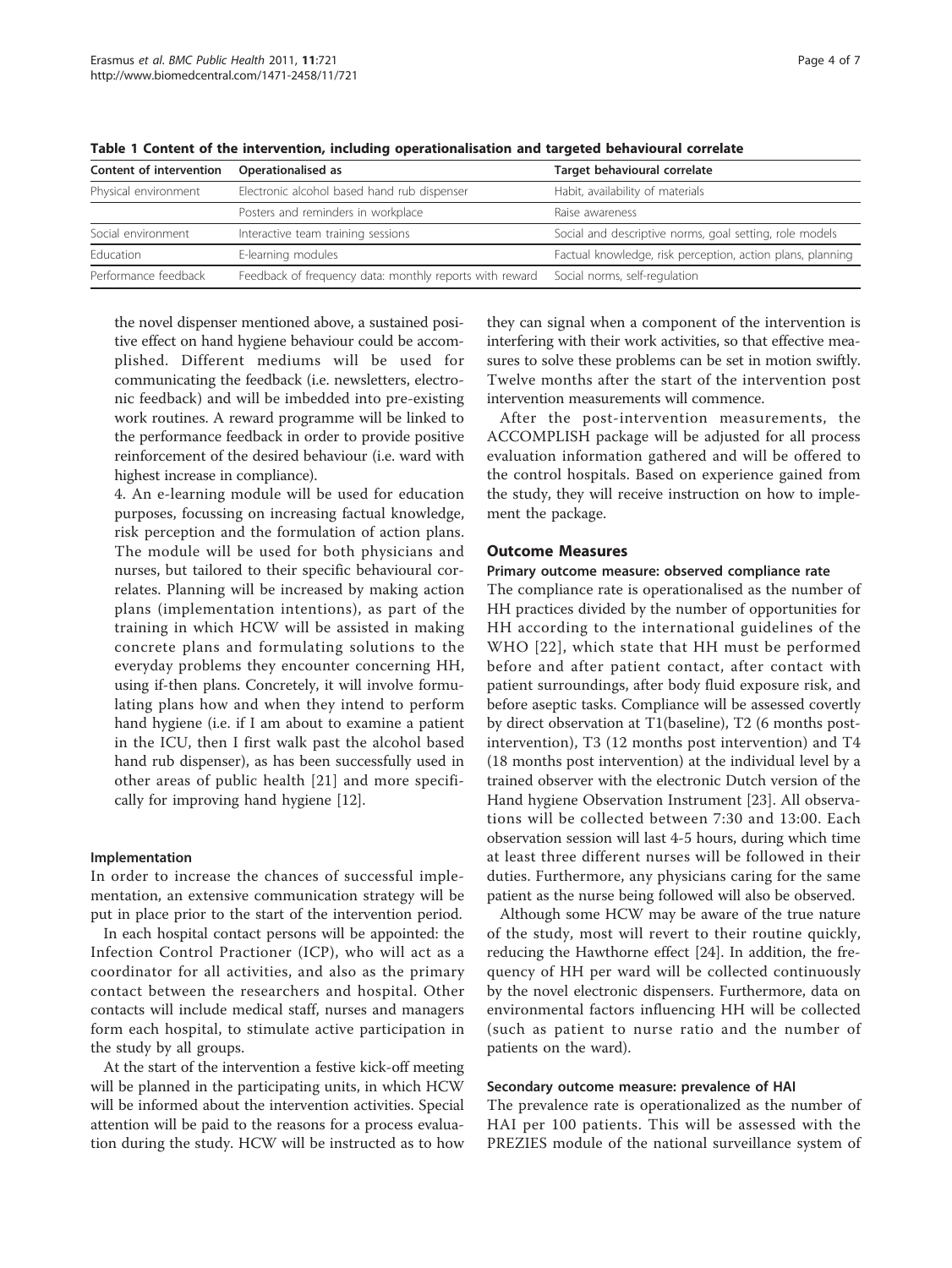HAI during the 18 month intervention period ([http://](http://www.prezies.nl/) [www.prezies.nl/](http://www.prezies.nl/)). This module is comparable to CDC surveillance methods [\(http://www.cdc.gov/HAI/surveil](http://www.cdc.gov/HAI/surveillance/monitorHAI.html)[lance/monitorHAI.html\)](http://www.cdc.gov/HAI/surveillance/monitorHAI.html). Point-prevalence will be measured at T1, T2, T3 and T4 in all experimental and control units, in a given time slot (two week period). All prevalence data will be collected by a qualified ICP, who will be trained before commencement of the study. At each data collection point two point-prevalence measurements will collected, and the data of the two measurements averaged to adjust for fluctuations.

## Process indicators

In order to identify barriers and facilitators of the implementation of ACCOMPLISH, information on process indicators will be collected at T1, T2, T3 and T4. Special attention will be paid to the different types of determinants of innovation in healthcare, which can be divided into 5 groups, namely the socio-political context, the organization, the adopting person or HCW, the innovation and the facilities needed to implement the innovation [[13\]](#page-6-0). Information will be collected on HCW experiences with components of the intervention, on self-reported compliance rates and behavioural and environmental determinants of non-compliance using a questionnaire based on the Theory of Planned Behaviour in addition to constructs identified in qualitative research [\[10,25\]](#page-6-0). It will provide information about dissemination requirements, needed for large scale application. Other process indicators identifying possible infection prevention activities outside the intervention package will be collected during the entire intervention.

## Economic Evaluation

An ex-post economic evaluation of the ACCOMPLISH package to improve compliance to hand hygiene

guidelines compared to a control group, from a healthcare perspective will be performed in accordance with the Dutch guidelines [\[26](#page-6-0)].

A cost-effectiveness analysis will assess the balance between costs of the intervention and effects of improved HH, from a healthcare perspective. Costs for all separate actions and time used by all individual healthcare professionals, the training program, costs for the electronic alcohol based hand rub dispensers and all other materials will be measured from a healthcare perspective for the intervention package. Table 2 gives an overview of the costs which will be calculated.

For the calculation of the saving due to reduced healthcare use of patients without HAI total intramural medical costs of comparable patients with HAI will be calculated.

For the most important cost items, unit prices will be determined by following the micro-costing method [\[27](#page-6-0)], which is based on a detailed inventory and measurement of all resources used. Resource costs arise within the hospital and consist of outpatient visits, inpatient days, use of the operation room, radiology examinations, blood tests, etc. Real medical costs will be calculated by multiplying the volumes of healthcare use with the corresponding unit prices. For instance, the calculation of the costs of complications and prolonged hospital stay will consist of detailed measurement of investments in manpower, equipment, materials, housing and overhead. The salary schemes of hospitals and other healthcare suppliers will be used to estimate costs per hour for each healthcare professional. Taxes, social securities and vacations will be included.

Data on effects (reduction of HAI), costs (time costs of extra HH and material and development costs) and savings (reduced healthcare use of patients without HAI vs. comparable patients with HAI) will all be collected

|  |  | Table 2 Costs to be calculated for cost-effectiveness analysis |  |
|--|--|----------------------------------------------------------------|--|
|  |  |                                                                |  |

| Intervention<br>component | Costs to be calculated                                                                                                                                            |
|---------------------------|-------------------------------------------------------------------------------------------------------------------------------------------------------------------|
| Alcohol dispensers        | 1. costs of alcohol rub dispenser (purchase $+$ maintenance)                                                                                                      |
|                           | 2. costs of placement (staffing costs)                                                                                                                            |
|                           | 3. costs of more frequent refilling due to increased use of alcohol hand rub (compared to control unit)                                                           |
|                           | 4. costs of alcohol hand rub due to increased use (compared to control unit)                                                                                      |
|                           | 5. extra staffing time needed to perform HH compared to control unit (# times HH is performed extra X average time<br>needed for HH as measured by new dispenser) |
| Feedback component        | 1. promotional materials for feedback element (posters, newsletters)                                                                                              |
|                           | 2. costs for rewards                                                                                                                                              |
|                           | 3. extra time needed to incorporate feedback into daily work activities (i.e. during existing staff meetings)                                                     |
| Training component        | 1. production costs social and web based training                                                                                                                 |
|                           | 2. maintenance costs web based training                                                                                                                           |
|                           | 3. staffing costs for staff time needed to participate in training sessions                                                                                       |
| Overall                   | 1. staffing costs continuous maintenance intervention components by infection control nurse                                                                       |
|                           | 2. training infection control nurse prior to intervention                                                                                                         |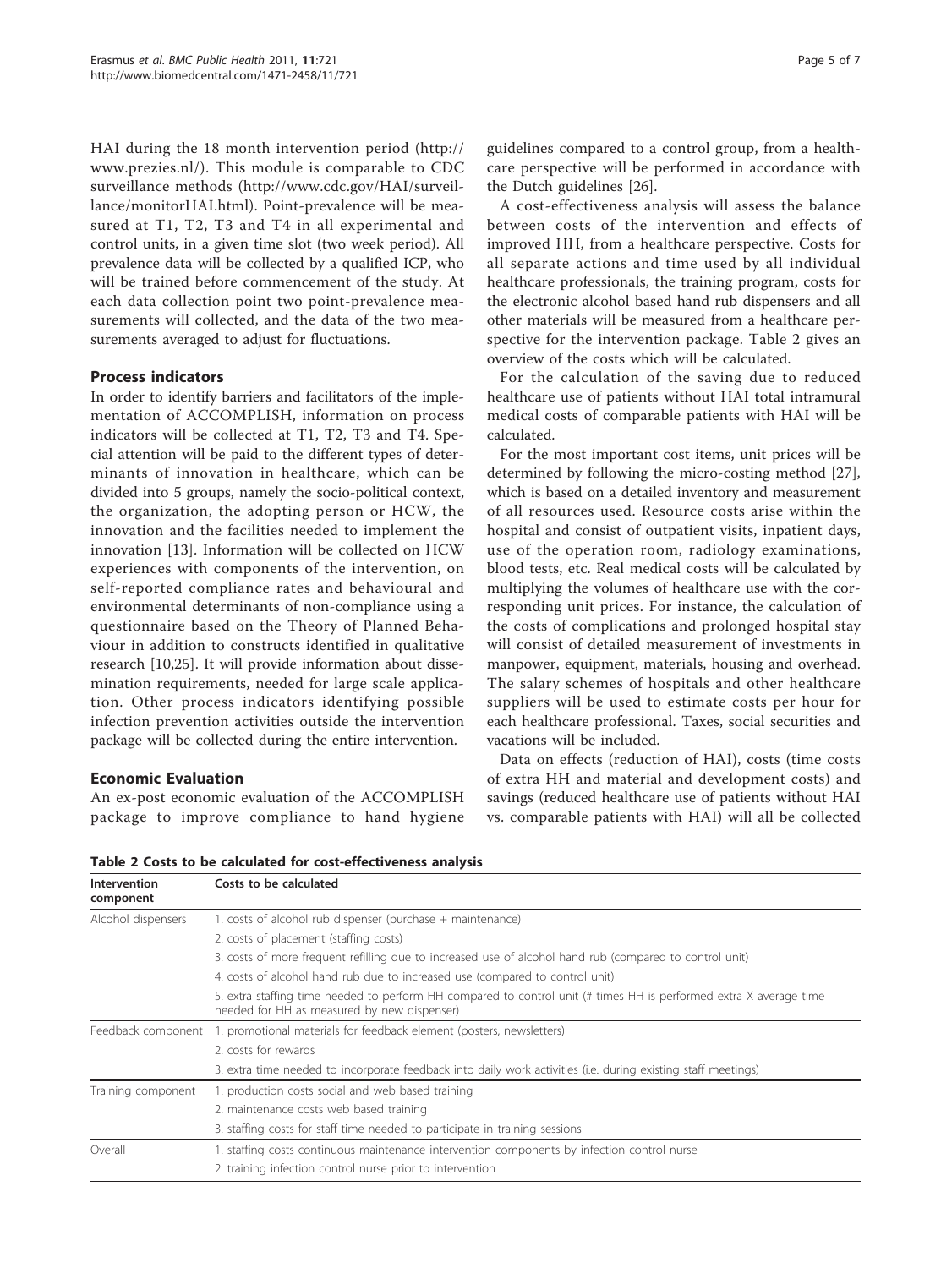in this study. Data on treatment (hospitalisation) and follow-up consultations will be collected retrospectively from (electronic) patient charts and hospital administrations in a case-control study (60 cases, 60 controls). From each of the 4 strata (university teaching, non-academic teaching, large general, small general) 1 hospital will be selected for the case control study, and from this hospital 15 cases will be selected by the local ICP. Fifteen controls will be matched by characteristics such as age, sex and diagnosis on admittance. Since cost data per patient (but not per day care) are typically highly skewed, nonparametric bootstrap techniques will be used for calculating the differences in distributions of the direct medical costs. The data will be extracted from the patient files by a researcher using an anonymous data-collection form. Information will be collected on, among others, length of hospital stay, length of ICU stay, number of days on artificial ventilation, number of intravasal or urinary catheters placed and on antibiotic  $11S$ e $\theta$ 

To measure the economic impact of improved hand hygiene cost-effectiveness will be assessed by calculating the incremental cost-effectiveness ratio, defined here as the costs for the intervention (minus savings) divided by the difference in prevalence of HAI between the intervention and control group. Costs and effects will both be discounted with a 3% ratio. A sensitivity analysis will be performed to demonstrate the sensitivity of the results to changes in improved compliance under influence of process indicators (barriers and facilitators). Prognostic modelling will be used for a limited set of predictors of outcome (e.g. attendance of training sessions, alcohol hand rub availability, and frequency of feedback sessions by ICP).

## Sample size calculations

Compliance: Compliance rates are expected to increase from 20% at baseline to 50% twelve months after the intervention. Assuming 120 observed opportunities for compliance per ward per measurement moment and a 10% heterogeneity between wards, a power of 93% was calculated with two-sided alpha = 0.05 for this design. In each hospital one ICU and one surgical ward will be included in the study.

Prevalence of HAI: 8568 patients are expected to be included in this study. Based on PREZIES data a baseline prevalence of HAI of 12% in the surgical ward and of 25% in the ICU is estimated [\[28](#page-6-0)]. Approximately 30% of these infections are exogenous and based on international literature a reduction of 40% of the exogenous part of these HAI can be expected in the intervention hospitals [\[29\]](#page-6-0). This will lead to a reduction in HAI in the surgical ward from 12-> 10%, and in the ICU from 25->22%. Based on an average reduction of 16-> 14%

(when pooling the data) a power of 73% with a twosided alpha = 0.05 was calculated. Since baseline measurements will be collected in all units this will enable comparison within units, substantially increasing the power.

## Selection of the sample

Randomisation will take place at hospital level by means of computer generation. Therefore in each hospital both wards will be included in the same arm of the trial.

### Data analysis

Process indicator questionnaires: These will be analysed with multivariable linear regression analysis, with selfreported compliance (never-always on a 10-point scale) as primary outcome variable. The determinants included in the questionnaire will include the socio-political context, the organization, the adopting person or HCW, the innovation and the facilities needed to implement the innovation [\[13](#page-6-0)]. Furthermore behavioural determinants will be included in the questionnaire, including attitudes, social norms, perceived behavioural control, intention, habit, knowledge of the guidelines and patient safety culture (as measured by the ComPaz questionnaire) [[30](#page-6-0)].

Randomised controlled trial: The effect of the intervention strategy on the overall compliance rate among HCW (logistic regression analysis), and on prevalence of HAI will be assessed. Multilevel analysis will be performed to compensate for the clustered nature of the data (HCW are clustered within wards), using mixed linear modelling techniques.

## **Discussion**

In this paper the ACCOMPLISH intervention study has been outlined. This study is the first RCT to investigate the effects of a HH intervention programme on the number of HAI, and the first to investigate the costeffectiveness of such an intervention. Furthermore, this is one of the first interventions tailored to the different behavioural determinants of physicians and nurses.

Strengths of the study are number of participating centres, the cluster randomized controlled trial design and the length of follow-up (6, 12 and 18 months). Furthermore, the inclusion of not only a process measure (compliance) as outcome, but also the number of HAI and the cost-effectiveness study add to the strength of the study design. The limitations of the study are the use of prevalence rather than incidence data and the fact that that not all process evaluation instruments have been validated.

The results of the study will contribute to the body of evidence on influencing HH and shed light on the costeffectiveness of such measures from a societal